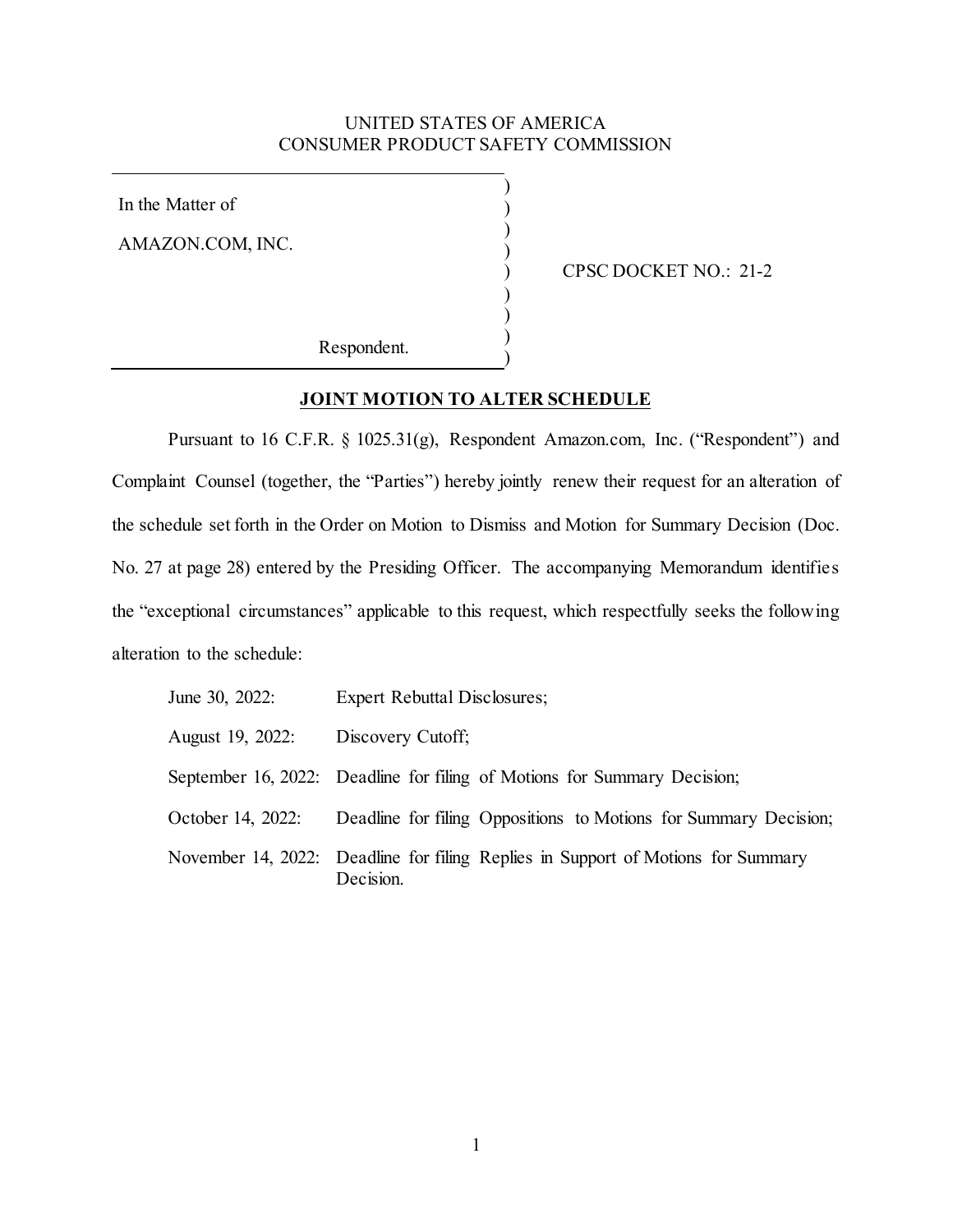Respectfully submitted,

John C. Eustice

John C. Eustice, Senior Trial Attorney Liana G.T. Wolf, Trial Attorney Serena Anand, Trial Attorney

Division of Enforcement and Litigation Office of Compliance and Field Operations U.S. Consumer Product Safety Commission 4330 East West Highway, Bethesda, MD 20814 Tel: (301) 504-7809

*Complaint Counsel for U.S. Consumer Product Safety Commission*

Sarah Wilson

Sarah L. Wilson Stephen P. Anthony

Covington & Burling LLP One CityCenter 850 Tenth Street, N.W. Washington, DC 20001-4956 Tel: (202) 662-6000

*Counsel for Respondent Amazon.com, Inc.* 

June 6, 2022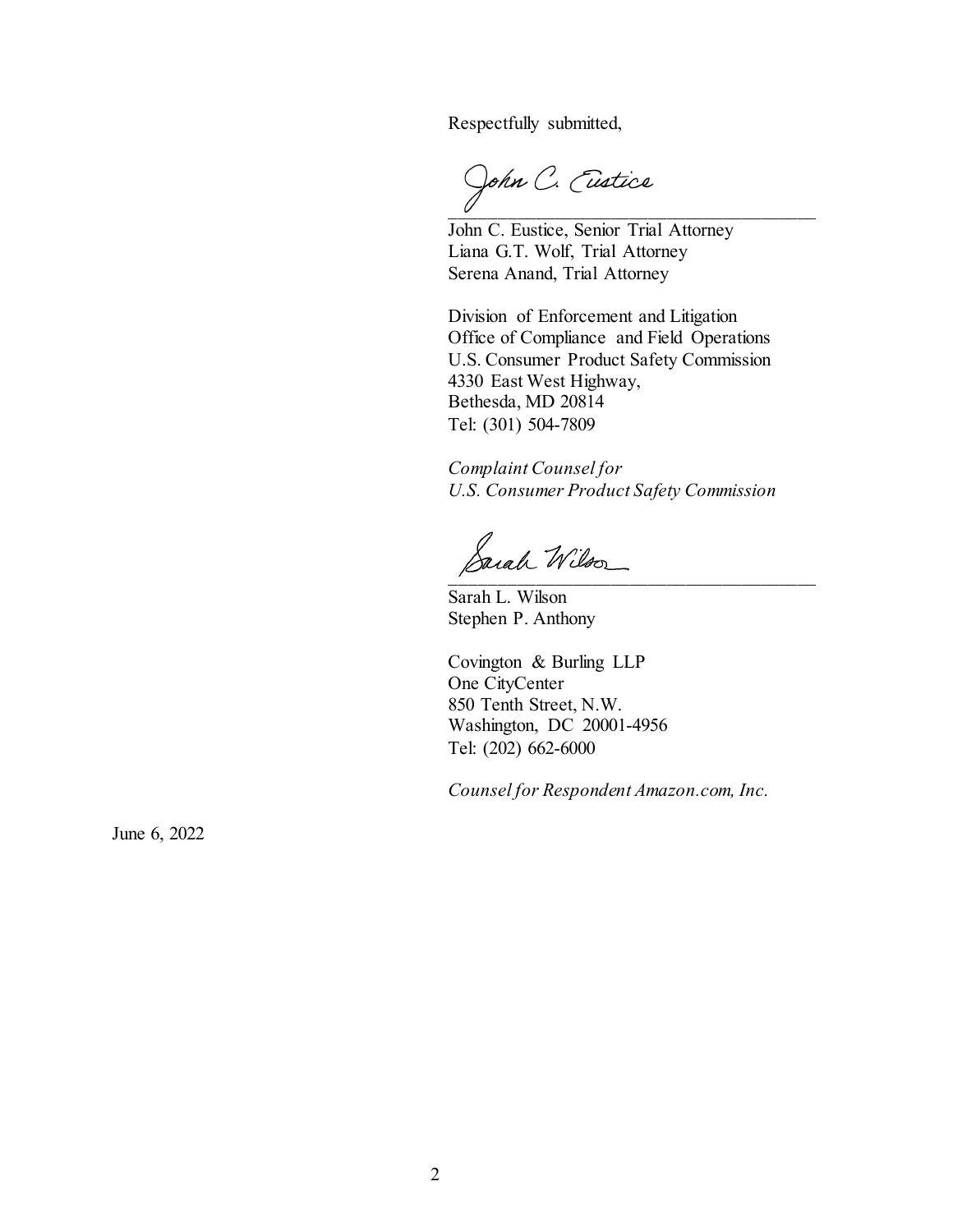### UNITED STATES OF AMERICA CONSUMER PRODUCT SAFETY COMMISSION

) ) ) ) ) ) ) ) )

In the Matter of

AMAZON.COM, INC.

CPSC DOCKET NO.: 21-2

Respondent.

### **MEMORANDUM IN SUPPORT OF JOINT MOTION TO ALTER SCHEDULE**

As noted by the Presiding Officer's order of June 1, 2022, the default closure of discovery is 150 days following issuance of the Complaint. *See* Doc. No. 39. That default timetable, however, is subject to alteration by the Presiding Officer based on "exceptional circumstances and for good cause shown." 16 C.F.R. § 1025.31(g). This standard is clear: "the Presiding Officer is, in fact, authorized to increase or decrease the time period for discovery based upon the nature of the proceedings and the circumstances." *Rules of Practice for Adjudicative Proceedings*, 45 Fed. Reg. 29,206, 29,212 (May 1, 1980).

For the reasons set forth below, the specific circumstances here warrant a limited extension of the default discovery period and subsequent briefing schedule. The Parties have tailored their request to the needs of the case, balancing the Parties' interests in developing a complete record with moving the adjudication toward a prompt resolution without undue delay.

#### **A. Status of Discovery**

The Parties diligently focused early discovery efforts on hazard-related legal issues, including production by the CPSC and review by Amazon of approximately 10,000 pages of documents related to the Subject Products. This post-Complaint production and review was followed by numerous hours conferring and negotiating over the hazard-related Stipulation of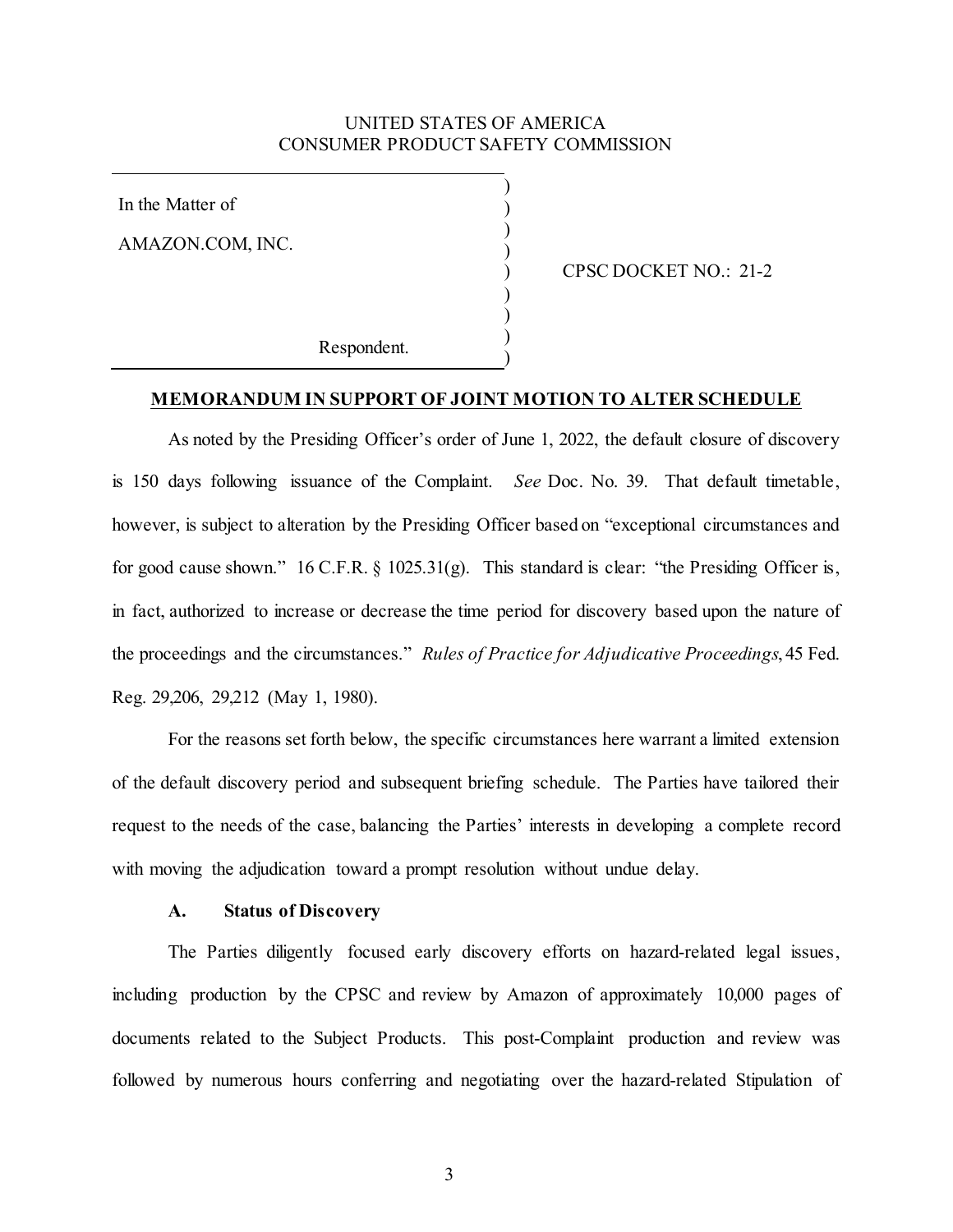April 26, 2022, which was acknowledged by the Presiding Officer. *See* Doc. No. 37. The Stipulation required extensive effort during the discovery period, but will meaningfully narrow the scope of this adjudication (and conserve judicial resources). *See* Doc. No. 35. Notably, whether the Parties' eventual stipulation was even possible and how long it would take to finalize was not readily knowable by the Parties at the October 2021 prehearing conference.

At this time, both Parties are diligently working to complete document production, after which, both Parties anticipate noticing depositions under Fed. R. Civ. P. 30(b)(6). Both Parties also anticipate noticing expert depositions.

# **B. Exceptional Circumstances and Good Cause Justifies an Extension of Discovery Deadlines**

On May 9, 2022, Respondent submitted an expert report and accompanying material. After receiving this report, Complaint Counsel immediately began identifying potential rebuttal experts on the issues presented in Respondent's expert report. Complaint Counsel promptly identified an "in-house" CPSC employee rebuttal expert.

However, on May 26, 2022, this expert informed Complaint Counsel that he could no longer act as a rebuttal expert because of a life-threatening illness facing one of his children. Complaint Counsel immediately notified counsel for Respondent and, given that Complaint Counsel was now compelled to identify and obtain a rebuttal report from a different rebuttal expert, requested an extension to July 15, 2022, for submission of an expert rebuttal report. Counsel for Respondent agreed contingent on an alteration to the overall schedule which was negotiated, and the parties submitted their Joint Request for Discovery Extension on May 31, 2022.

Complaint Counsel has identified an alternative in-house rebuttal expert and now expects to be able to produce a rebuttal report and attendant materials by June 30, 2022. Amazon does not oppose such a schedule extension, provided that such an extension encompasses related fact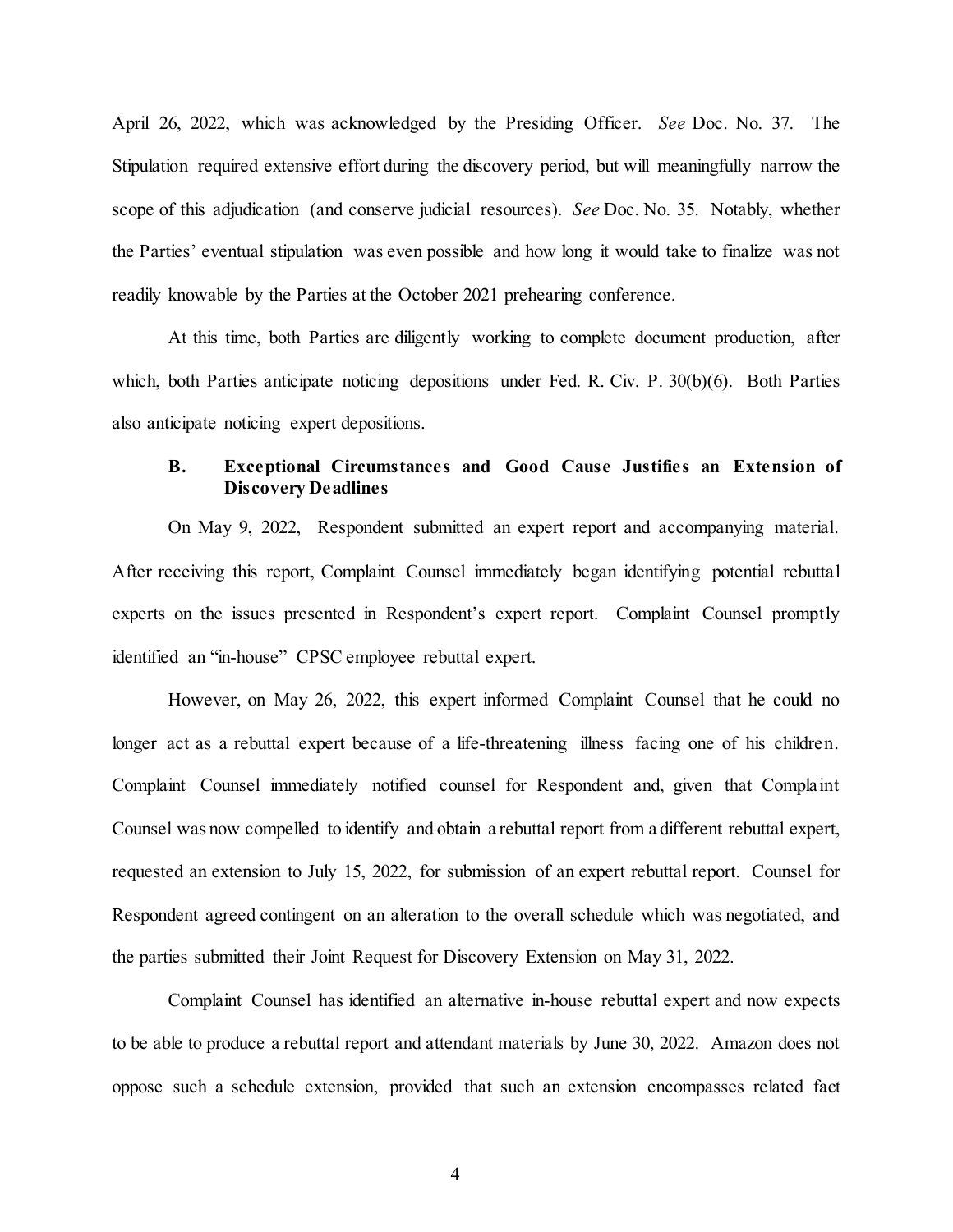discovery deadlines. The Parties therefore respectfully propose that the discovery closure date be extended to August 19, 2022, to allow time for the Parties to depose their respective experts, complete any other fact-related discovery, and expeditiously resolve any remaining discovery disputes.

## **C. Good Cause Exists for Extension of the Motion for Summary Decision Deadline**

Although 16 C.F.R.  $\S$  1025.21(g) sets a general 150-day timetable for the closure of discovery, the regulations set no specific deadline for submission of motions for summary decision, merely providing that motions for summary determination "shall be filed at least twenty (20) days before the date fixed for the adjudicative hearing." 16 C.F.R. § 1025.25(a). In *In the Matter of Britax Child Safety, Inc.*, 2018 WL 11412783 (C.P.S.C. May 3, 2018), the schedule called for a two-month gap between the closure of discovery and the submission of motions for summary decision. *See id.* at \*1. Here, the Parties have requested approximately half of the time that was granted in *Britax*. The proposed schedule requests that the deadline for filing motions for summary decision be set for September 16, 2022, with deadlines for filing oppositions and replies being set for October 14, 2022, and November 14, 2022, respectively.

### **II. CONCLUSION**

The Parties therefore respectfully request that the following schedule be adopted:

| June 30, 2022:    | <b>Expert Rebuttal Disclosures;</b>                                                           |
|-------------------|-----------------------------------------------------------------------------------------------|
| August 19, 2022:  | Discovery Cutoff;                                                                             |
|                   | September 16, 2022: Deadline for filing of Motions for Summary Decision;                      |
| October 14, 2022: | Deadline for filing Oppositions to Motions for Summary Decision;                              |
|                   | November 14, 2022: Deadline for filing Replies in Support of Motions for Summary<br>Decision. |

5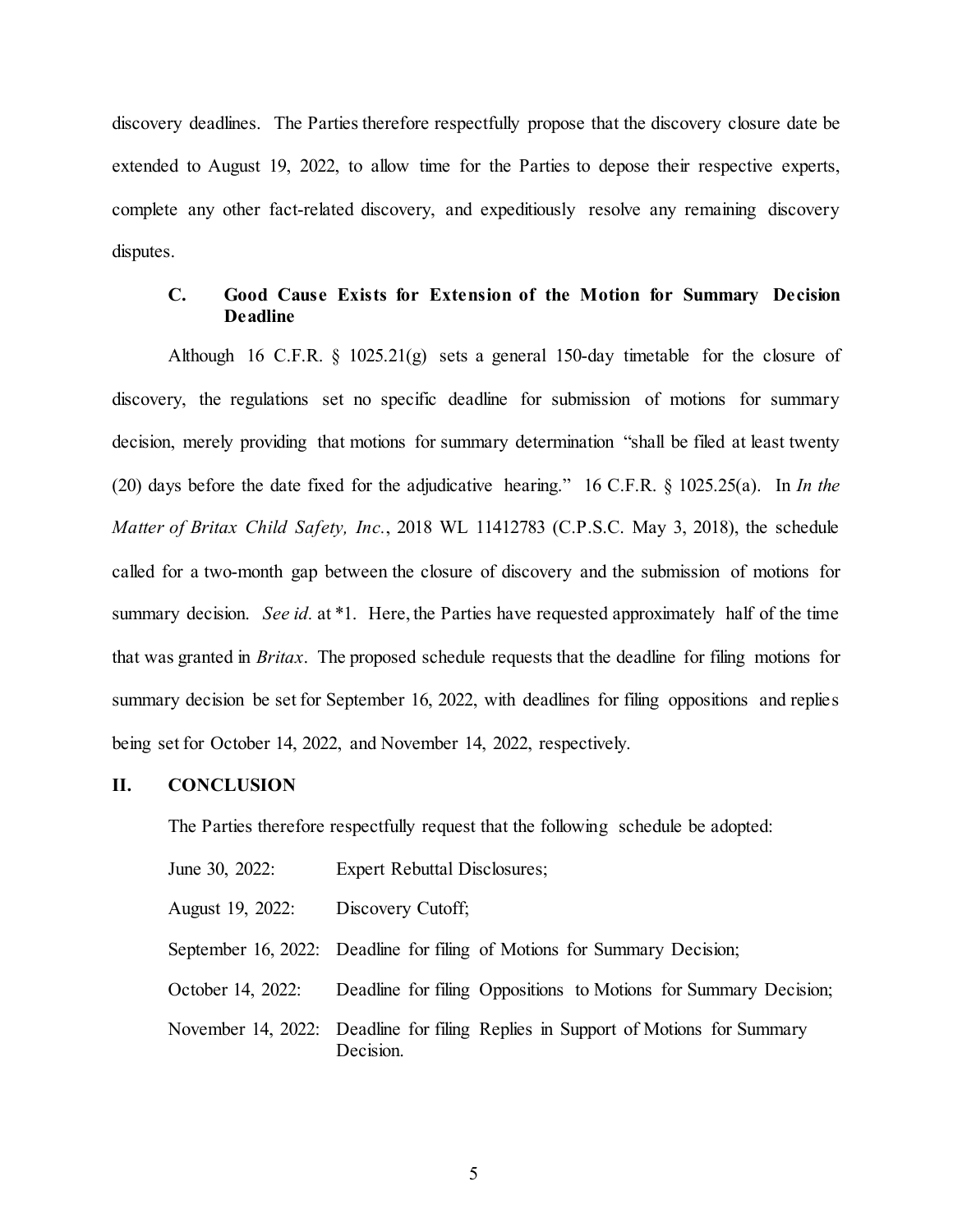Respectfully submitted,

John C. Eustice

John C. Eustice, Senior Trial Attorney Liana G.T. Wolf, Trial Attorney Serena Anand, Trial Attorney

Division of Enforcement and Litigation Office of Compliance and Field Operations U.S. Consumer Product Safety Commission 4330 East West Highway, Bethesda, MD 20814 Tel: (301) 504-7809

*Complaint Counsel for U.S. Consumer Product Safety Commission*

 $\beta$ arah Wilson

Sarah L. Wilson Stephen P. Anthony

Covington & Burling LLP One CityCenter 850 Tenth Street, N.W. Washington, DC 20001-4956 Tel: (202) 662-6000

*Counsel for Respondent Amazon.com, Inc.* 

June 6, 2022